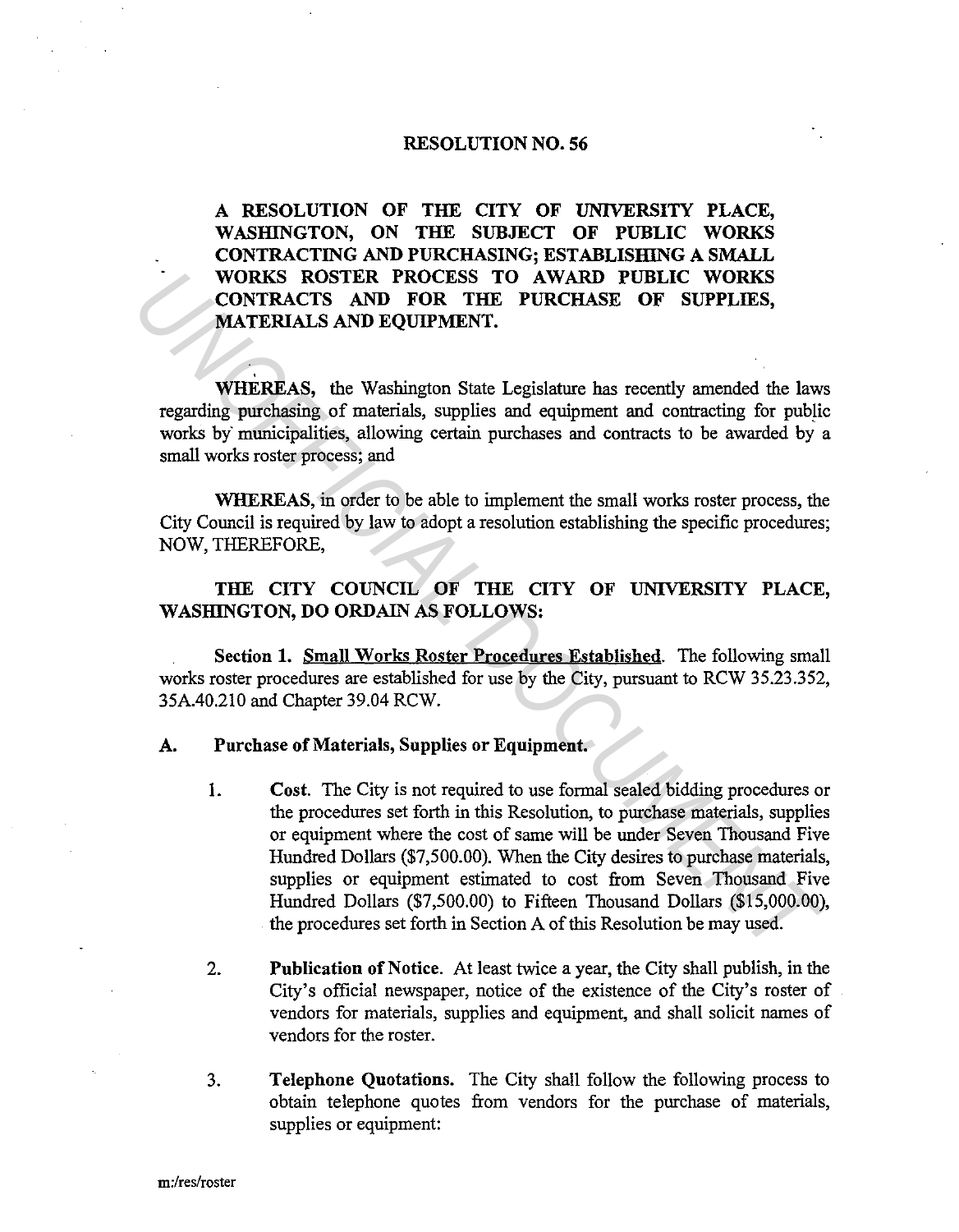- a. a written description shall be drafted of the specific materials, equipment or supplies to be purchased, including the number, quantity, quality and type desired, the proposed delivery date, and any other significant terms of purchase;
- **b.** a City representative shall make a good faith effort to contact at least three of the vendors on the roster established according to subsection 2 above, and, reading from the written description, obtain telephone quotes from the vendors on the required materials, equipment or supplies;
	- at the time such telephone quotes are solicited, the City representative shall not inform a vendor of any other vendor's bid on the materials, supplies or equipment;
- d. a written record shall be made by the City representative of each vendor's bid on the materials, equipment and supplies, and of any conditions imposed on the bid by such vendor;
- e. all of the telephone bids or quotes shall be collected and presented at the same time to the City Council for consideration, determination of the lowest responsible bidder and award of the contract.
- **4. Determining** Lowest Responsible **Bidder.** The City shall purchase the materials, equipment or supplies from the lowest responsible bidder, provided that whenever there is a reason to believe that the lowest acceptable bid is not the best price obtainable, all bids may be rejected and the City may call for new bids or enter into direct negotiations to achieve the best possible price. The following factors, in addition to price, may be taken into account by the City in determining the lowest responsible bidder: **Example 12** and the angolaritie school and the different to contact at easies there of the vendors on the roster established according to subsection 2 above, and, reading from the weitern description, obtain the elephone
	- a. any preferences provided by law to Washington products and vendors;
	- b. the quality of the materials, supplies and equipment to be purchased;
	- c. the conformity of the materials, supplies and equipment to the City's specifications;
	- d. the purposes for which the materials, supplies and equipment are required;
	- e. the times for delivery of the materials, supplies and equipment;
	- f. the character, integrity, reputation, judgment, experience and efficiency of the bidder; and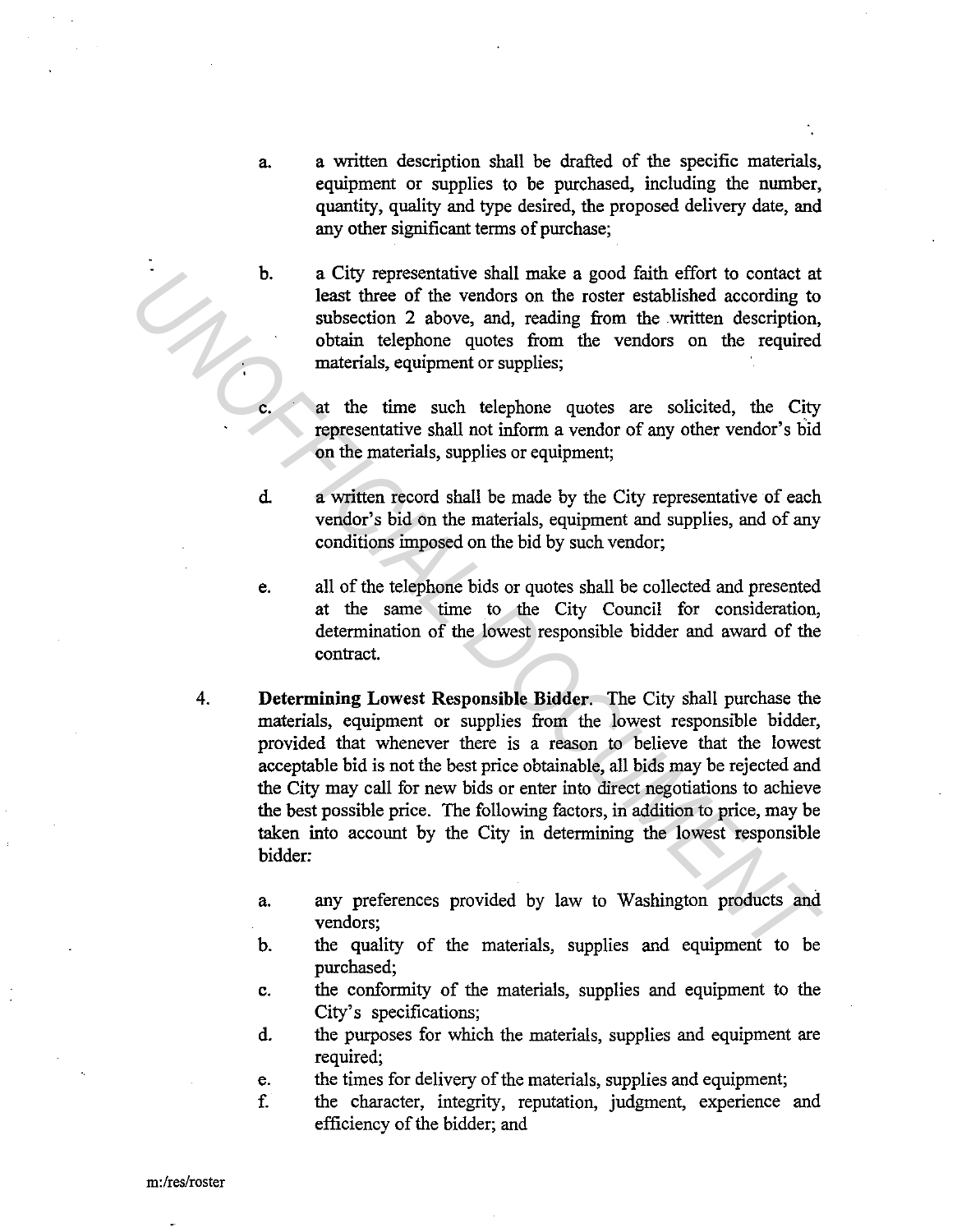- g; such other information as may have a bearing on the decision fo purchase the supplies, materials or equipment.
- 5. Life Cycle Costing. In considering bids for purchase or lease, whenever there is reason to believe that applying the "life cycle costing" method to bid evaluation would result in the lowest total cost to the City, first consideration shall be given to the bid with the lowest life cycle cost which complies with the specifications. "Life cycle cost" mean the total cost of an item to the City over its estimated useful life, including costs of selection, acquisition, operation, maintenance, and where applicable, disposal, as far as these costs can reasonably be determined, minus the salvage value at the end of its estimated useful life. The "estimated useful life" of an item means the estimated time from the date of acquisition to the date of replacement or disposal, determined in any reasonable manner. consideration shall be given to the bid with the lowest life cycle cost<br>which complies with the specifications. "Life cycle cost" mean the total<br>cost of material correlation, operation, accurated useful life, including cos
	- 6. Award. Immediately after the contract award is made, the written record of each vendor's bids or quotes shall be open to public inspection and available to the public by telephone inquiry. Any contract awarded under this subsection need not be advertised.
	- 7. Posting. A list of all contracts awarded under the above procedures must be posted at City Hall on the front entry bulletin board, at least once every two months. The list shall contain the name of the vendor awarded the contract, the amount of the contract, a brief description of the items purchased under the contract and the date it was awarded. The list shall also state the location where the bid quotations are available for public inspection.

## B. Public Works Contracts.

- 1. Cost. The City need not comply with formal sealed bidding procedures to award public works contracts where the estimated cost is under One Hundred Thousand Dollars (\$100,000.00), which includes the costs of labor, material and equipment, and the City may use the small works roster procedures set forth herein.
- 2. Number of Roster. The City may create a single general small works roster, or may create a small works roster for different categories of anticipated work.
- 3. Contractors on Small Works Roster(s). The small works roster(s) shall consist of contractors who:
	- a. have requested to be on the roster(s); and
	- b. are properly licensed or registered in the state to perform the work.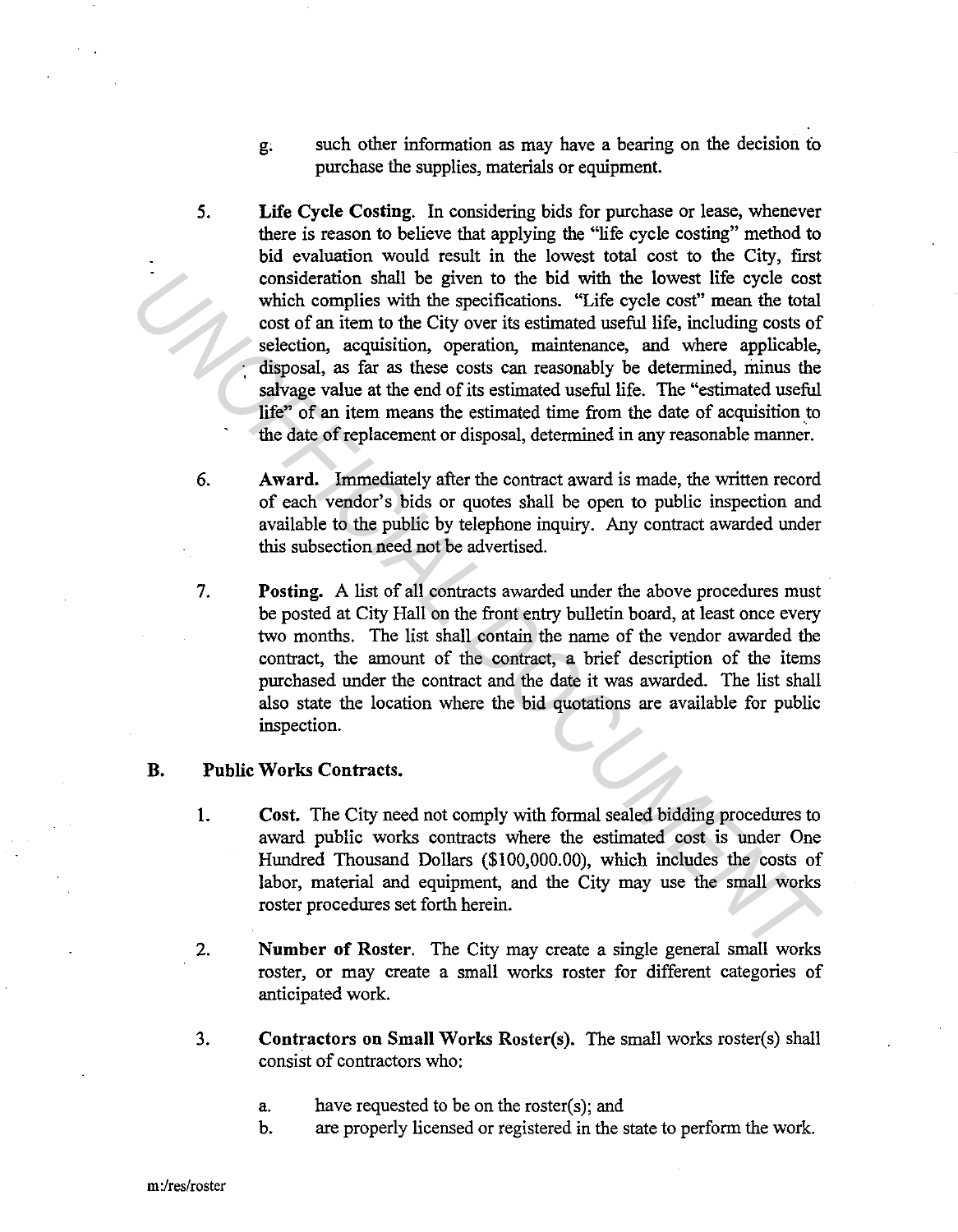- 4. Publication. In the months of January and June of every year, the City shall publish a notice in the City's official newspaper, stating the existence of the small works roster(s) and shall solicit names of contractors for the roster(s).
- 5. Telephone or Written Quotations. The City shall obtain telephone or written quotes for public works contracts under this section as follows:

a. the City shall write a description of the scope and nature of the work to be done, together with any other specifications material to the bid;

- b. a City representative shall contact at least five appropriate contractors from the small works roster(s), and reading from the written description, obtain telephone or written bids from the contractors. At the time each of the bids are solicited, the City representative shall not inform the contractors of the terms or amount of any other contractor's bid for the same project; **Example or Written Quotations.** The City shall obtain telephone or written quotes for public works contracts under this section as follows:<br> **EXECUMENT AND THE CITY SHALL DOCUMENT WAT THE CONDUCT** work to be done, togethe
	- c. one a contractor has been afforded an opportunity to submit a proposal, that contractor shall not be offered another opportunity until all other appropriate contractors on the roster have been given an opportunity to submit a bid;
	- d. a written record shall be made by the City representative of each contractor's bid on the project, and of any conditions imposed on the bid;
	- e. all of the telephone bids or quotes shall be collected and presented at the same time to the City Council for consideration, determination of the lowest responsible bidder and award of the contract.
	- 6. Determining Lowest Responsible Bidder. The City Council shall award . the contract for the public works project to the lowest responsible bidder provided that whenever there is a reason to believe that the lowest acceptable bid is not the best price obtainable, all bids may be rejected and the City Council may call for new bids or enter into direct negotiations to achieve the best possible price. In addition to price, the City Council shall take into account all of the factors described in Section A(4) of this Resolution, together with the following:
		- a. the ability, capacity and skill of the bidder to perform the contract;